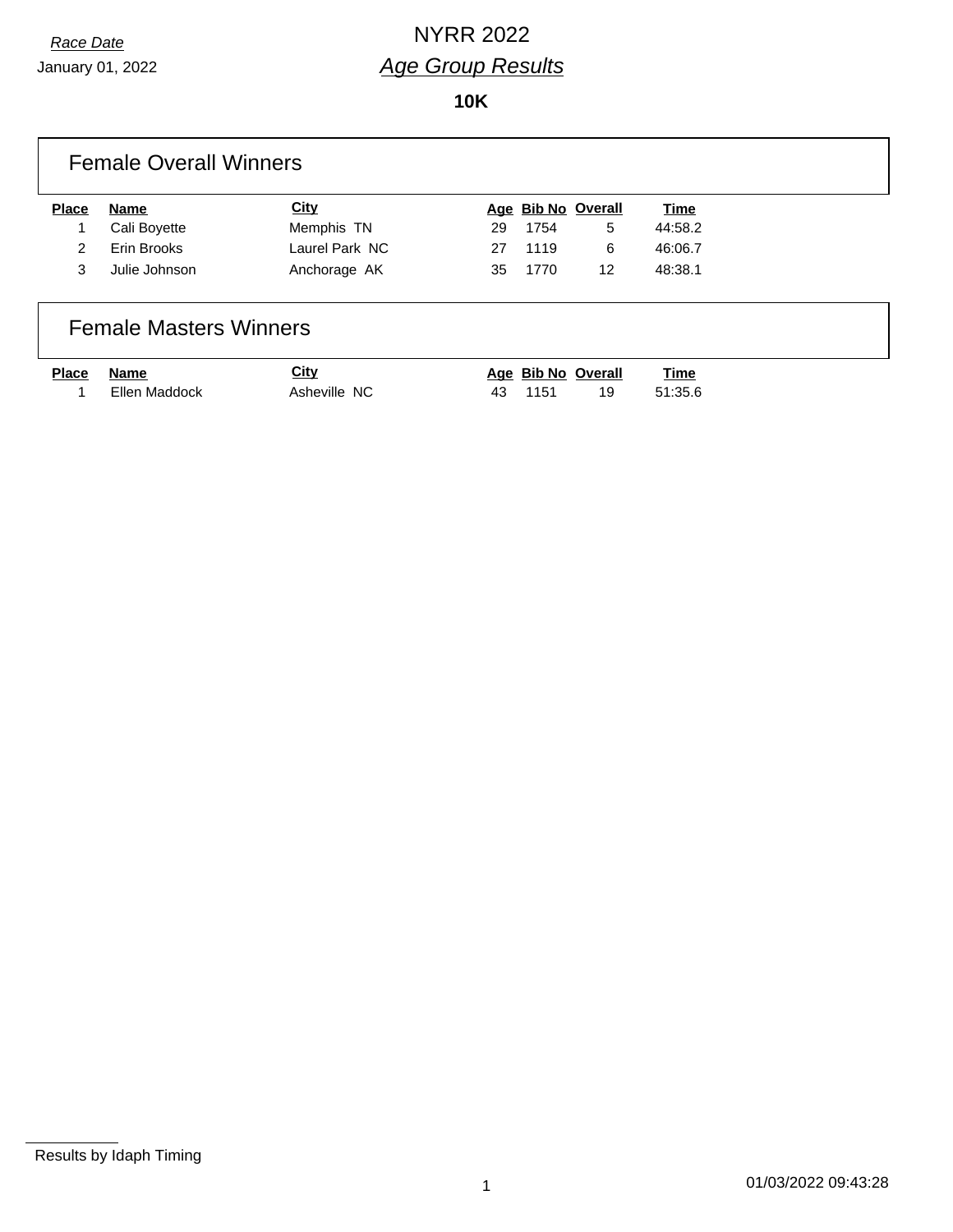January 01, 2022

### *Race Date* NYRR 2022 *Age Group Results*

**10K**

| <b>Place</b> | Name                | <b>City</b>           |    |      | Age Bib No Overall | <b>Time</b> |
|--------------|---------------------|-----------------------|----|------|--------------------|-------------|
| 1            | Payton Renegar      | Waynesville NC        | 19 | 1139 | 100                | 1:12:16.2   |
|              | Female 20 to 29     |                       |    |      |                    |             |
| <b>Place</b> | <b>Name</b>         | <b>City</b>           |    |      | Age Bib No Overall | <b>Time</b> |
| 1            | Rachael Paszko      | Asheville NC          | 29 | 1721 | 16                 | 51:11.8     |
| 2            | <b>Ashley Cox</b>   | Leicester NC          | 26 | 1152 | 32                 | 54:02.8     |
| 3            | Alexis Mazzarella   | Hendersonville NC     | 27 | 503  | 53                 | 58:57.3     |
| 4            | Courtney Landt      | Clyde NC              | 28 | 1136 | 64                 | 1:02:57.1   |
| 5            | Abbi Greer          | Greenville SC         | 23 | 1772 | 104                | 1:13:37.7   |
| 6            | Lauren Phillips     | Centreville VA        | 24 | 1729 | 109                | 1:18:40.7   |
|              | Female 30 to 39     |                       |    |      |                    |             |
| <b>Place</b> | <b>Name</b>         | City                  |    |      | Age Bib No Overall | <b>Time</b> |
| 1            | Erin Flannery       | Columbus OH           | 32 | 1153 | 28                 | 53:34.1     |
| 2            | Holly Amann         | ASHEVILLE NC          | 33 | 1144 | 36                 | 56:00.8     |
| 3            | Rawson Pino         | Asheville NC          | 34 | 1768 | 37                 | 56:07.8     |
| 4            | Claire Bosma        | Newburgh IN           | 38 | 1161 | 42                 | 57:05.9     |
| 5            | Elisabeth harmon    | LOCUST GROVE VA       | 33 | 1774 | 46                 | 58:20.6     |
| 6            | Meghan Bogutz       | Leicester NC          | 31 | 501  | 47                 | 58:34.4     |
| 7            | <b>Kelsey Flint</b> | Marshall NC           | 30 | 1105 | 55                 | 59:21.7     |
| 8            | Logan Corley        | Arden NC              | 32 | 1113 | 60                 | 1:00:59.0   |
|              | <b>Emily Ullmer</b> | PENROSE NC            | 39 | 1728 | 76                 | 1:05:34.5   |
| 9            | Ashleigh Bargiol    | Hendersonville NC     | 30 | 1188 | 81                 | 1:07:24.9   |
| 10           |                     |                       |    |      |                    | 1:08:49.4   |
| 11           | Sara Mills          | <b>WEAVERVILLE NC</b> | 33 | 1178 | 84                 |             |
| 12           | Courtney Lowery     | Flat Rock NC          | 39 | 1752 | 85                 | 1:09:11.6   |
| 13           | Vanessa Dibujes     | Miami FL              | 33 | 505  | 89                 | 1:09:43.3   |
| 14           | Rebecca Holmes      | Asheville NC          | 33 | 1177 | 91                 | 1:10:41.1   |
| 15           | Lindsay Wolfe       | Asheville NC          | 33 | 1131 | 92                 | 1:11:13.4   |
| 16           | Katie Hicks         | Asheville NC          | 35 | 1164 | 105                | 1:13:42.7   |
| 17           | <b>Hallie Goins</b> | Arden NC              | 30 | 1179 | 106                | 1:15:12.6   |
| 18           | Jenn Odom           | Asheville NC          | 37 | 1132 | 107                | 1:16:13.9   |
| 19           | Lindsey Jorgensen   | Hendersonville NC     | 34 | 504  | 108                | 1:17:45.9   |

**Place Name City Age Bib No Overall Time**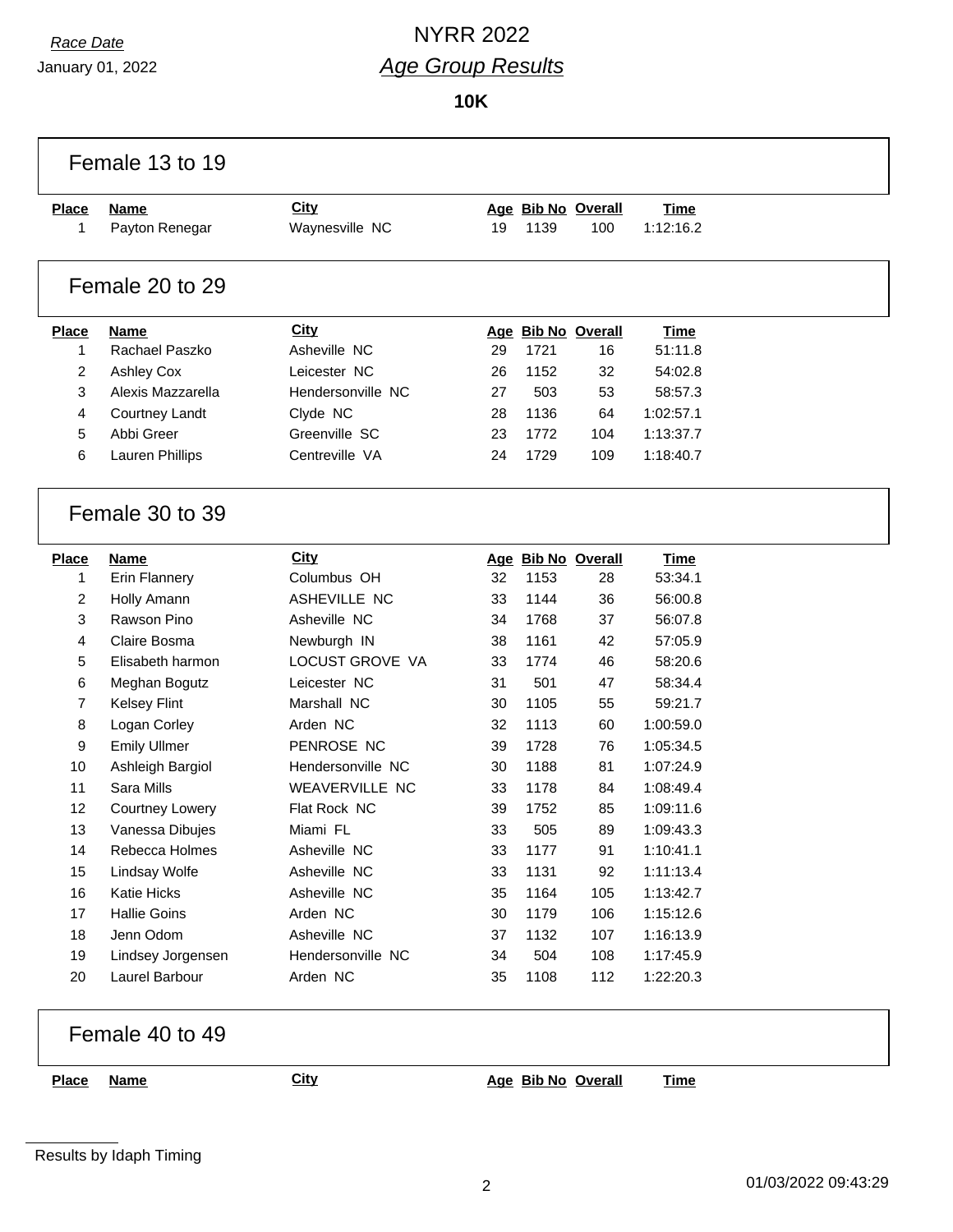January 01, 2022

**10K**

| Female 40 to 49 |  |  |  |  |
|-----------------|--|--|--|--|
|-----------------|--|--|--|--|

|                   |                          | <b>City</b>      |     |      |                       |             |
|-------------------|--------------------------|------------------|-----|------|-----------------------|-------------|
| Place             | Name                     |                  | Age |      | <b>Bib No Overall</b> | <b>Time</b> |
| 1                 | <b>Cheryl Drinkwater</b> | Arden NC         | 49  | 1159 | 26                    | 52:49.2     |
| 2                 | Sandy Morton             | Candler NC       | 41  | 1187 | 30                    | 53:40.5     |
| 3                 | Jennifer Van Lue         | Asheville NC     | 43  | 1166 | 50                    | 58:40.8     |
| 4                 | Nanette Renegar          | Waynesville NC   | 48  | 1140 | 59                    | 1:00:55.0   |
| 5                 | Lisa Mullins             | Arden NC         | 47  | 1734 | 63                    | 1:02:02.6   |
| 6                 | Tara Theodossis          | Asheville NC     | 43  | 1106 | 67                    | 1:03:55.7   |
| $\overline{7}$    | Joanne Wilcox            | Candler NC       | 41  | 1731 | 69                    | 1:04:19.2   |
| 8                 | Alice Abarca             | Horse Shoe, NC   | 44  | 1169 | 83                    | 1:08:30.7   |
| 9                 | Amy Pointer              | BREVARD NC       | 46  | 1196 | 90                    | 1:10:20.2   |
| 10                | <b>Stephanie Lewis</b>   | Asheville NC     | 41  | 1181 | 97                    | 1:11:48.5   |
| 11                | <b>Stacy Shields</b>     | Asheville NC     | 46  | 1753 | 99                    | 1:12:06.7   |
| $12 \overline{ }$ | SJ Byrne                 | ASheville NC     | 46  | 1193 | 101                   | 1:12:18.3   |
| 13                | <b>Ashley Payne</b>      | Canton NC        | 42  | 1101 | 116                   | 1:25:29.7   |
| 14                | <b>Brandy Sadler</b>     | Fuquay Varina NC | 44  | 1198 | 117                   | 2:01:33.6   |
|                   |                          |                  |     |      |                       |             |

#### Female 50 to 59

| Place          | Name                  | <b>City</b>        | Age | <b>Bib No Overall</b> |     | Time      |
|----------------|-----------------------|--------------------|-----|-----------------------|-----|-----------|
| 1              | Gwen Butler           | Hickory NC         | 57  | 1194                  | 41  | 56:59.4   |
| $\overline{2}$ | Amy Cocanour          | Asheville NC       | 51  | 1192                  | 44  | 57:25.4   |
| 3              | Rachel Rothstein      | <b>Fairview NC</b> | 59  | 1183                  | 48  | 58:34.6   |
| 4              | Susan Garland         | Arden NC           | 53  | 1168                  | 57  | 59:34.2   |
| 5              | <b>GAIL MORRIS</b>    | Hendersonville NC  | 56  | 1127                  | 61  | 1:01:05.8 |
| 6              | <b>Cheryl Stuller</b> | Hendersonville NC  | 55  | 1116                  | 71  | 1:04:21.9 |
| $\overline{7}$ | Gay Reilly            | Alexander NC       | 59  | 1727                  | 74  | 1:05:28.6 |
| 8              | Brenna Boring         | Winter Haven FL    | 51  | 1137                  | 77  | 1:06:11.1 |
| 9              | Melissa Drennan       | Asheville NC       | 51  | 1126                  | 82  | 1:08:12.7 |
| 10             | Mary Mauney           | Fletcher NC        | 59  | 1185                  | 86  | 1:09:15.6 |
| 11             | <b>Robin Francis</b>  | Asheville NC       | 54  | 1174                  | 98  | 1:11:52.6 |
| 12             | Lisa Carroll          | Asheville NC       | 50  | 1723                  | 102 | 1:13:32.0 |
| 13             | A A Greer             | Greenville SC      | 54  | 1771                  | 103 | 1:13:37.6 |
| 14             | Laura Gourlay         | Asheville NC       | 51  | 1182                  | 110 | 1:21:36.2 |
| 15             | Darci Dimitris        | Taylors SC         | 54  | 1110                  | 114 | 1:24:35.5 |
| 16             | <b>Beth Piojda</b>    | Franklinton NC     | 55  | 1163                  | 119 | 2:01:35.6 |

#### Female 60 to 69

| <b>Place</b> | Name          | City         | Age Bib No Overall |    | <u>Time</u> |
|--------------|---------------|--------------|--------------------|----|-------------|
|              | 1 Carol Zucca | Asheville NC | 63 1149            | 75 | 1:05:32.6   |
|              | 2 Kim Walker  | Candler NC   | 66 1124            | 78 | 1:06:14.6   |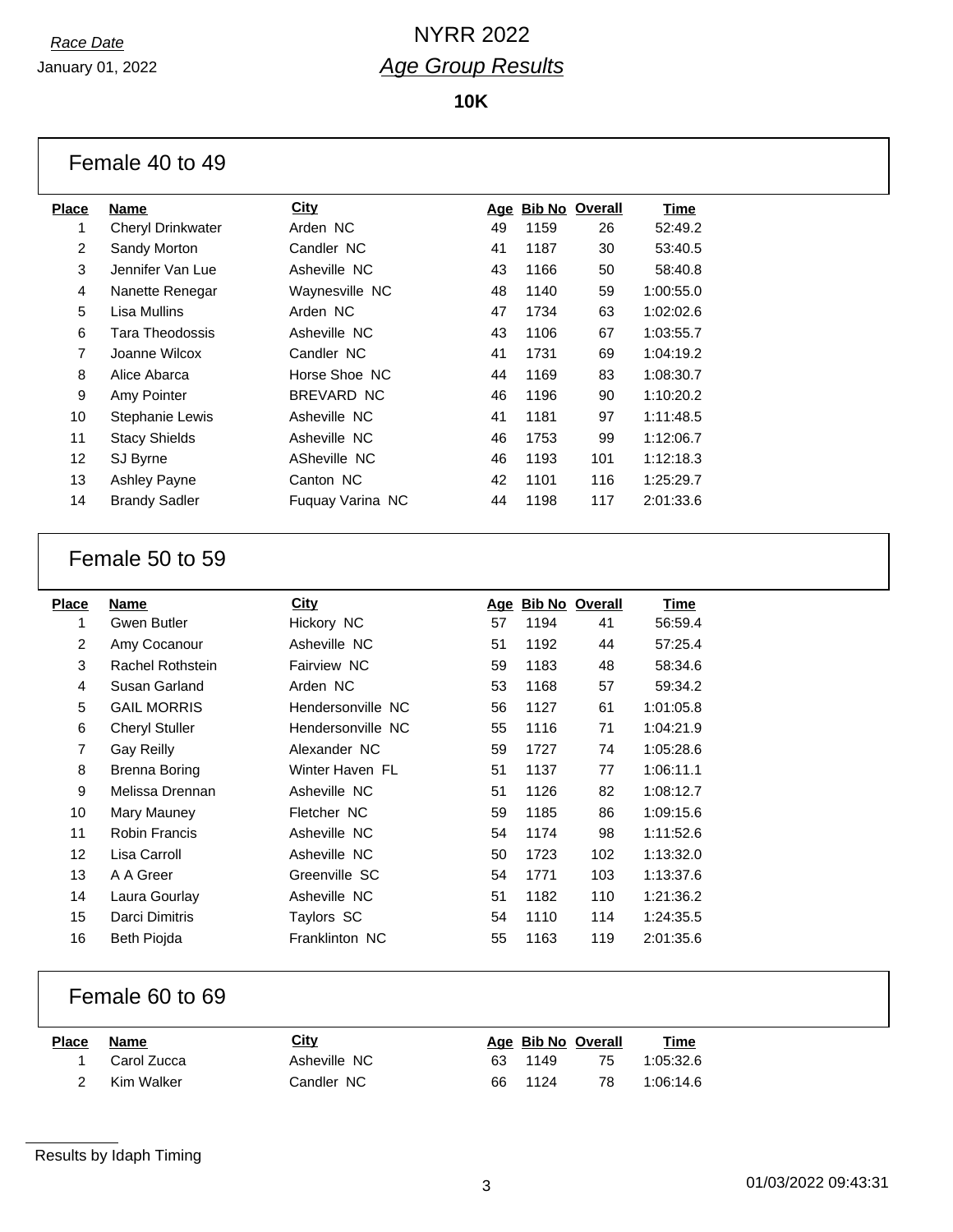January 01, 2022

### *Race Date* NYRR 2022 *Age Group Results*

**10K**

|              | Female 60 to 69                      |             |    |      |                    |             |  |
|--------------|--------------------------------------|-------------|----|------|--------------------|-------------|--|
| <b>Place</b> | <u>Name</u>                          | <u>City</u> |    |      | Age Bib No Overall | <b>Time</b> |  |
| 3            | Sandy Shipley Manthorpe Asheville NC |             | 62 | 1133 | 79                 | 1:07:12.2   |  |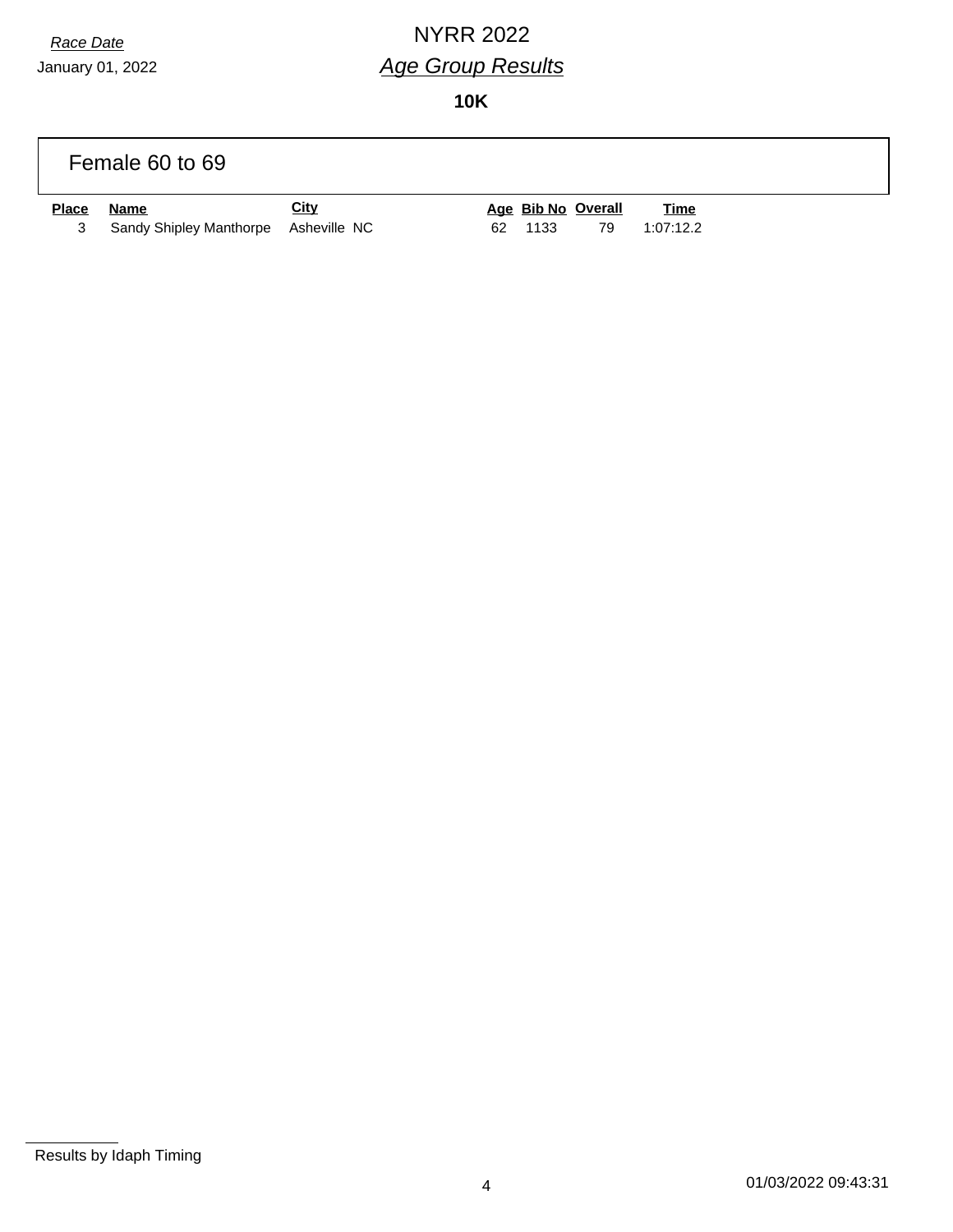January 01, 2022

**10K**

| <b>Place</b> | Name              | <b>City</b>  |    | Age Bib No Overall |   | Time    |
|--------------|-------------------|--------------|----|--------------------|---|---------|
|              | Dwayne Lillie     | Asheville NC | 20 | 1156               |   | 34:09.9 |
| 2            | <b>Ben Steere</b> | Asheville NC | 40 | 1171               | 2 | 40:47.3 |
| 3            | Aiden Carroll     | Asheville NC | 16 | 1725               | 3 | 40:47.7 |

| <u>Place</u> | Name              | <u>City</u>  | Age Bib No Overall | <u>Time</u> |
|--------------|-------------------|--------------|--------------------|-------------|
|              | 1 Rosemberg Ortiz | Asheville NC | 42 1184            | 46:13.8     |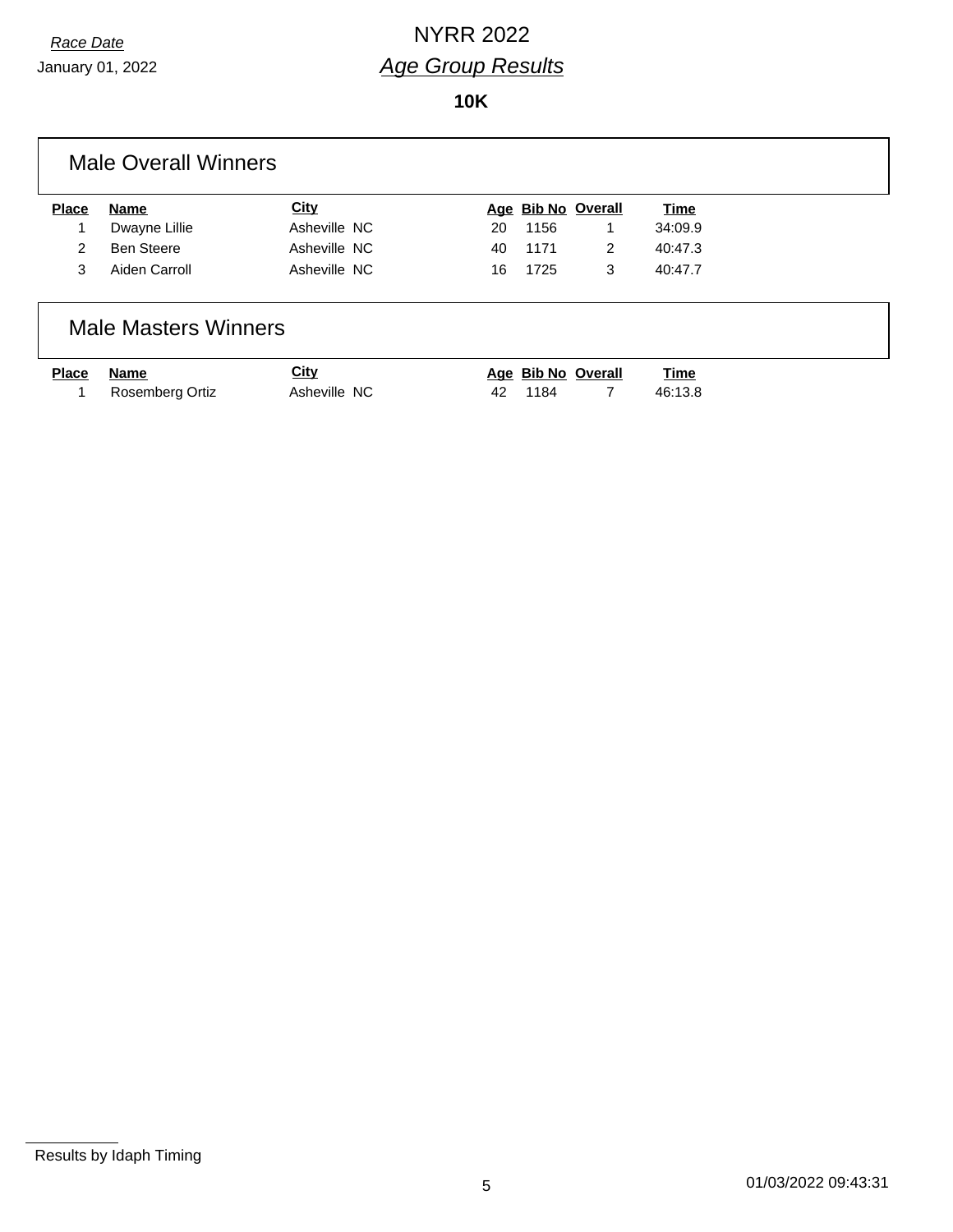January 01, 2022

## *Race Date* NYRR 2022 *Age Group Results*

**10K**

|                | Male 13 to 19           |                   |    |      |                    |             |
|----------------|-------------------------|-------------------|----|------|--------------------|-------------|
| <b>Place</b>   | <b>Name</b>             | City              |    |      | Age Bib No Overall | <b>Time</b> |
| 1              | Connor Page             | Hickory NC        | 16 | 1190 | 52                 | 58:49.3     |
| 2              | Andres Rodriguez        | Cincinnati OH     | 16 | 1130 | 72                 | 1:04:51.1   |
|                | Male 20 to 29           |                   |    |      |                    |             |
| <b>Place</b>   | <b>Name</b>             | City              |    |      | Age Bib No Overall | <b>Time</b> |
| 1              | Zachary Brooks          | Laurel Park NC    | 24 | 1121 | 4                  | 44:10.8     |
| $\overline{2}$ | Nicholas Brooks         | Laurel Park NC    | 22 | 1120 | 8                  | 47:03.0     |
| 3              | Ben Hippler             | Asheville NC      | 25 | 1733 | 10                 | 47:12.3     |
| 4              | Mac Johnson             | Hickory NC        | 20 | 1165 | 22                 | 51:56.1     |
|                | Male 30 to 39           |                   |    |      |                    |             |
| <b>Place</b>   | <b>Name</b>             | City              |    |      | Age Bib No Overall | <b>Time</b> |
| 1              | Moises Rojas            | Waynesville NC    | 30 | 1767 | 9                  | 47:06.4     |
| $\overline{2}$ | <b>Derrick Williams</b> | Salt Lake City UT | 32 | 1773 | 14                 | 49:15.6     |
| 3              | Ryan clerkin            | Asheville NC      | 35 | 1143 | 17                 | 51:22.9     |
| 4              | <b>Charles Frisch</b>   | Fletcher NC       | 39 | 1766 | 20                 | 51:42.3     |
| 5              | <b>Mitch Plemmons</b>   | <b>HICKORY NC</b> | 31 | 1750 | 31                 | 53:54.0     |
| 6              | Devin Goins             | Arden NC          | 31 | 1180 | 39                 | 56:48.9     |
| 7              | Stephen Lance           | asheville NC      | 36 | 1103 | 45                 | 57:43.7     |
| 8              | Raul Garcia             | Coral Gables FL   | 37 | 1122 | 56                 | 59:34.0     |
| 9              | Alex Judy               | Lexington KY      | 32 | 1197 | 68                 | 1:03:56.5   |
| 10             | Ben Barbour             | Arden NC          | 35 | 1107 | 111                | 1:22:19.9   |
|                | Male 40 to 49           |                   |    |      |                    |             |
| <b>Place</b>   | <b>Name</b>             | <b>City</b>       |    |      | Age Bib No Overall | <b>Time</b> |
| 1              | <b>Blake Smith</b>      | Bat Cave NC       | 49 | 1722 | 11                 | 47:58.3     |
| 2              | Dan Anderson            | Asheville NC      | 45 | 1730 | 13                 | 49:08.1     |
| 3              | Jonah Schabell          | Hilo HI           | 42 | 1167 | 15                 | 50:12.9     |
| 4              | Daniel Johnson          | Hendersonville NC | 48 | 502  | 23                 | 52:14.5     |
| 5              | Matt McDaniel           | Nebo NC           | 40 | 1155 | 24                 | 52:19.0     |
| 6              | Chad Green              | <b>Bristol TN</b> | 49 | 1160 | 25                 | 52:49.1     |
| 7              | <b>Brian whitacre</b>   | LOCUST GROVE VA   | 47 | 1775 | 27                 | 53:16.4     |
| 8              | Josh Page               | Hickory NC        | 44 | 1189 | 43                 | 57:20.6     |
| 9              | Christopher Sacco       | Asheville NC      | 47 | 1764 | 49                 | 58:40.6     |
| 10             | Ramon Rodriguez         | Fairview NC       | 48 | 1129 | 73                 | 1:04:53.0   |
| 11             | Ryan Sadler             | Fuquay Varina NC  | 43 | 1199 | 118                | 2:01:34.3   |